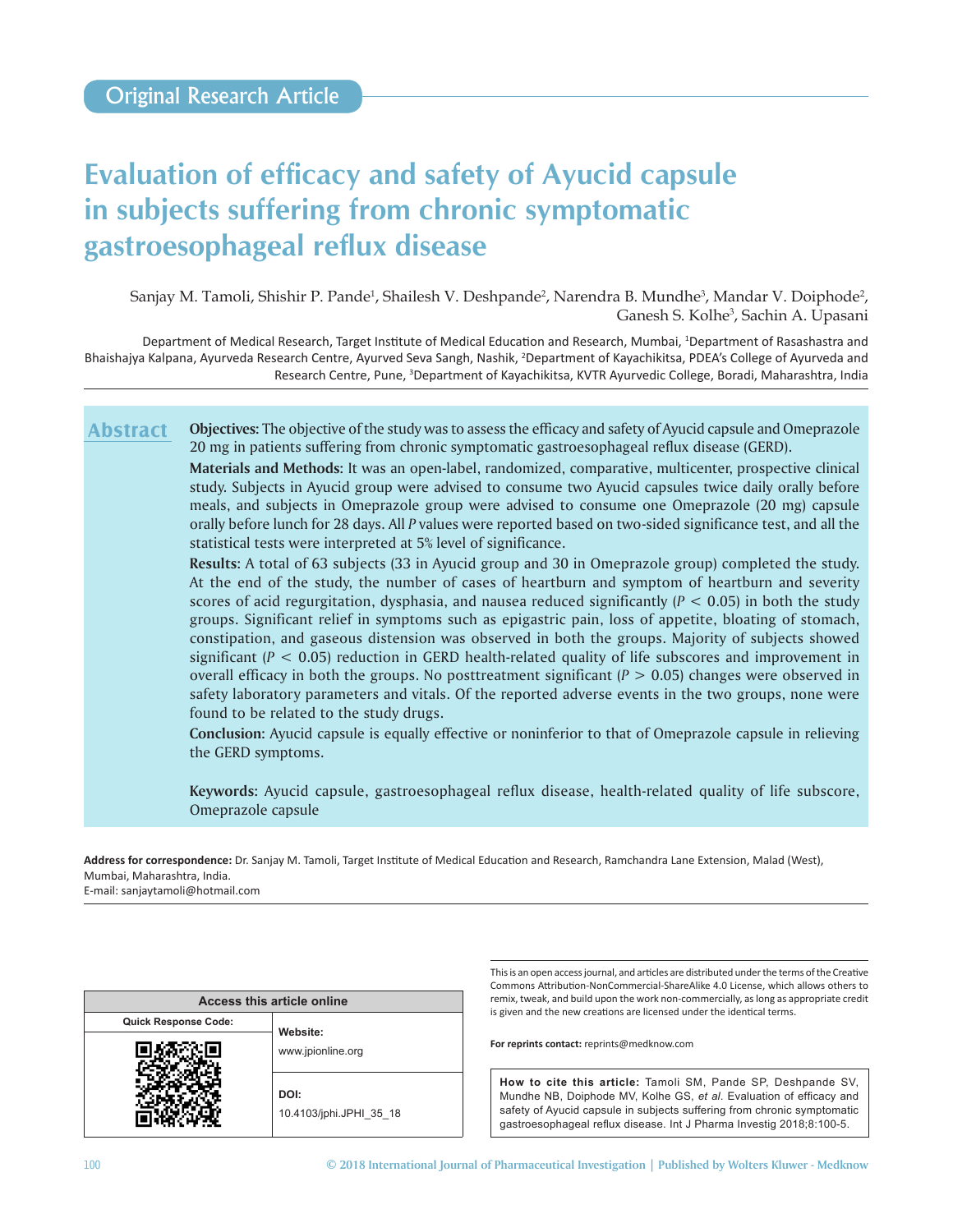# **INTRODUCTION**

Gastroesophageal reflux disease (GERD) is a condition in which retrograde movement (reflux) of gastric contents occurs into esophagus, which can provoke symptoms such as heartburn and nausea that impair the quality of life (QOL) of a person.<sup>[1,2]</sup> GERD is probably one of the most prevalent diseases over the world.[3] Limited data are available on the prevalence of GERD in India, but few studies have reported an approximate prevalence of 10%–20% in Europe and USA and of  $\leq 5\%$  in Asia.<sup>[1]</sup>

Pharmacological treatment options of GERD are directed toward neutralization or suppression of gastric acidity.<sup>[3,4]</sup> Medications such as antacids (aluminum and magnesium hydroxide), mucoprotective agents (sucralfate, alginic acid), prokinetics (metoclopramide, cisapride, mosapride), H2-antagonists (cimetidine, ranitidine, famotidine), and proton pump inhibitors (pantoprazole, rabeprazole) are indicated in the management of GERD symptoms.<sup>[3,5,6]</sup> Surgical treatment options are indicated in case of failure of optimal pharmacological management.<sup>[5]</sup> Although these treatment options are effective in the management of GERD, most of these possess various side effects, need longer duration, and are expensive.<sup>[7-9]</sup> Thus, physicians and patient tend to explore alternative treatment methods such as *Ayurveda*. [7-9]

Keeping in mind the basic concepts of *Ayurveda*, Welex Laboratories Pvt. Ltd. has developed Ayucid capsule for the management of chronic symptomatic GERD. Ayucid capsule is a combination of 13 herbal ingredients. Most of the ingredients of Ayucid capsule help neutralize excess acidity, reduce inflammation, prevent heartburn and heal ulcers, and decrease flatulence, nausea, and vomiting. Furthermore, few ingredients of Ayucid capsule possess carminative, antispasmodic, digestive, and appetizer properties.[10-14]

Looking at the various activities of the ingredients present in Ayucid capsule, a hypothesis was postulated that Ayucid capsule may be helpful in the management of GERD. Hence, to test this hypothesis, a clinical study was conducted.

# **MATERIALS AND METHODS**

## **Study design**

It was an open-label, prospective, multicenter, interventional clinical study. The study protocol and related documents were reviewed and approved by the Institutional Ethics Committees of PDEA's College of Ayurveda and Research Centre, Sector 25, Pradhikaran, Nigdi, Pune - 411 044; KVTR Ayurvedic College, Boradi, Taluka Shirpur, District-Dhule - 425 428, and Ayurved Sanshodhan Vibhag, Ayurved Seva Sangh Hospital, Ganeshwadi, Panchvati, Nashik - 422 003, India, on August 11, 2017; July 31, 2017; and July 26, 2017, respectively. The CTRI registration number of the study is CTRI/2018/01/011260 dated January 11, 2018. The study was conducted in accordance with GCP Guidelines, issued by the Department of AYUSH in March 2013.

## **Primary and secondary objectives**

The primary objective of the study was to evaluate the efficacy of Ayucid capsule and Omeprazole 20 mg in patients suffering from chronic symptomatic GERD without esophageal erosion by assessing changes in resolution of heartburn. The secondary objectives of the study were to evaluate the efficacy of Ayucid capsule and Omeprazole 20 mg by assessing symptoms of GERD, including acid regurgitation, dysphagia, epigastric pain, and nausea, the requirement of rescue medication (antacid), the QOL on GERD health-related QOL (GERD-HRQL) questionnaire, and the global assessment for overall change assessed by the patient and the investigator at the end of the study. The other secondary objectives were to assess the safety and tolerability of study drugs by assessing adverse events (AEs) and adverse drug reaction and laboratory parameters at the end of the study.

## **Sample size**

Anticipating 25% dropouts, we enrolled 75 subjects to get 60 evaluable cases at the end of the study. The sample size calculation was based on the assumption that a sample size of 60 evaluable cases(i.e., 30 subjects in each group) would provide an 80% power to estimate the improvement in GERD symptoms at 5% level of significance.

## **Subject selection**

Subjects of either sex in the age group of 18-60 years (both years inclusive) having a history of heartburn ≥12 months and <5 years were included in the study. Subjects with GERD questionnaire score ≥8 and current episodes of moderate-to-severe heartburn on at least four occasions in the last 7 days before screening were included in the study. Subjects who were known case of organic diseases such as gastric ulcer, duodenal ulcer, and gastric cancer; subjects who have underwent abdominal surgeries 12 months before the study; subjects with a history of significant cardiovascular event <12 weeks before recruitment; and subjects with an anticipated need for concomitant medication with anticholinergic, promotility agents, prostaglandin analogs, sucralfate, nonsteroidal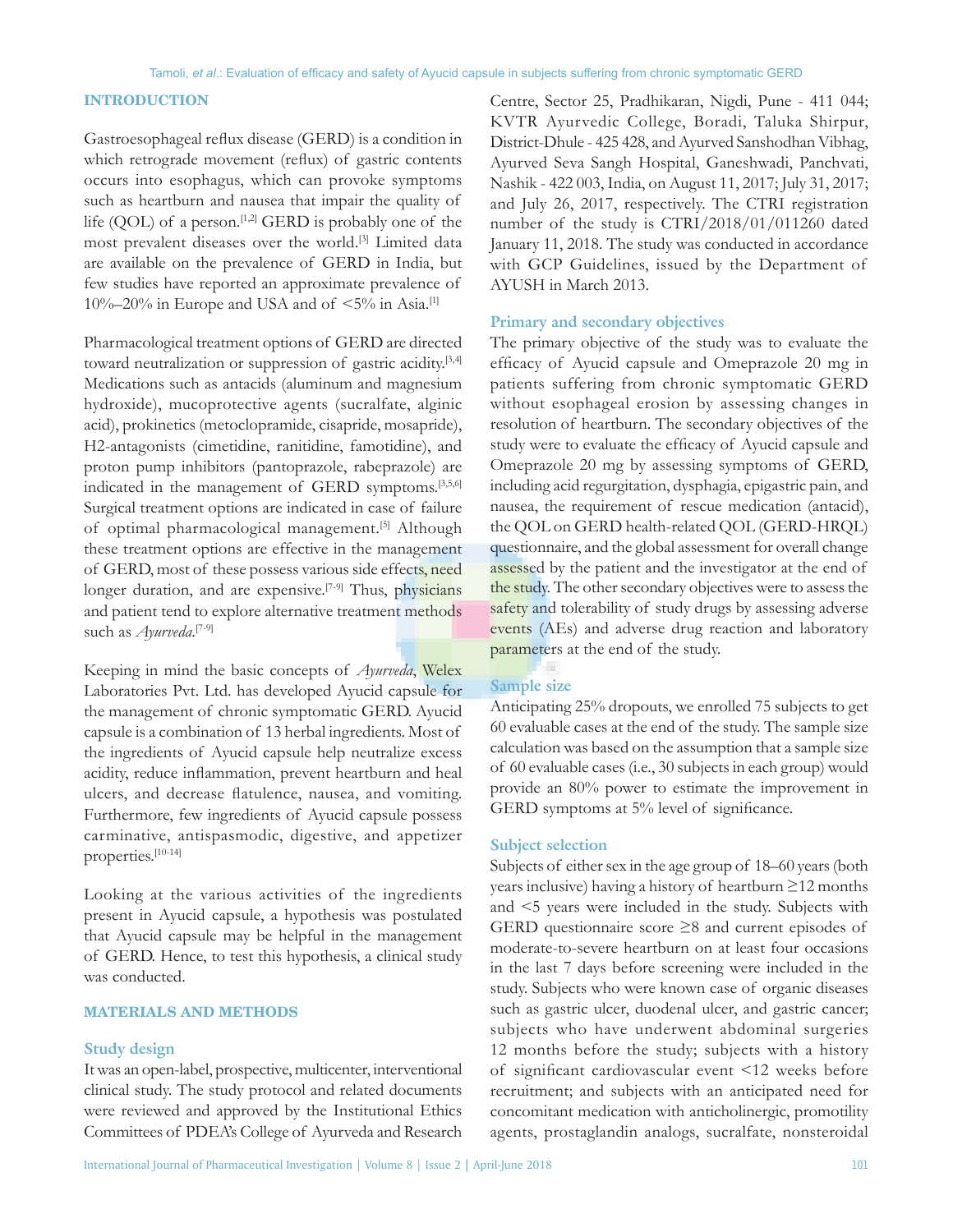anti‑inflammatory drugs, or salicylates other than low‑dose aspirin (#165 mg/day for cardiovascular prophylaxis) were excluded from the study. Subjects with severe or chronic hepatic or renal diseases; any active malignancies; chronic or contagious infectious disease such as active tuberculosis, hepatitis B or C, or HIV; active metabolic or gastrointestinal diseases that may interfere with nutrient absorption, metabolism, or excretion, excluding diabetes; and chronic alcoholics and habitual tobacco chewers; pregnant and lactating females were also excluded from the study.

## **Study drug**

Ayucid capsule in an Ayurvedic proprietary medicine supplied by sponsor of the study, i.e., Welex Laboratories Pvt. Ltd. Omeprazole 20 mg capsules were procured from the market. Ayucid capsule contains 13 ingredients as mentioned in Table 1.

# **Study procedure**

On screening visit, written informed consent was obtained from the subjects. Subject's physical and systemic examinations and *Prakruti* evaluation were done. Subject's clinical symptoms, digestion-related symptoms, and GERD questionnaire score were noted. On the next day morning, subject's blood sample was collected on empty stomach for laboratory tests, i.e., complete blood count, erythrocyte sedimentation rate, hemoglobin %, fasting blood sugar level, liver function tests, lipid profile, renal function tests, and HIV I and II. Furthermore, subject's urine routine and microscopic examination and urine pregnancy test (only if the subject was female of fertile age) were done. Subject's chest X-ray posteroanterior view and electrocardiogram (ECG) were done.

A washout period of 3 days was advised. During the washout period and till the end of the trial, subjects were advised to refrain from any Ayurvedic, allopathic, nutraceutical,

| <b>Table 1: Composition of Ayucid capsule</b> |  |
|-----------------------------------------------|--|
| (each capsule contains)                       |  |

| Ingredient          | <b>Scientific name</b> | <b>Quantity (mg)</b> |
|---------------------|------------------------|----------------------|
| Lajwanti extract    | Mimosa pudica          | 40                   |
| Shatavari extract   | Asparagus racemosus    | 40                   |
| Amla extract        | Emblica officinalis    | 40                   |
| Yashtimadhu extract | Glycyrrhiza glabra     | 40                   |
| Dhaiful extract     | Woodfordia fruticosa   | 40                   |
| Pitpapra extract    | Fumaria parviflora     | 30                   |
| Saunf extract       | Pimpinella anisum      | 30                   |
| Kapur kachri        | Hedychium spicatum     | 30                   |
| Nishot              | Operculina turpethum   | 30                   |
| Harde extract       | Terminalia chebula     | 30                   |
| Utpal               | Nymphaea nouchali      | 30                   |
| Khus                | Vetiveria zizanioides  | 30                   |
| Giloy extract       | Tinospora cordifolia   | 30                   |

Hard gelatin capsules shells‑IP. Permitted colors are used in capsule shell. IP: Indian pharmacopeia

hormonal, *Unani*, *Siddha*, herbal, and homeopathic medications indicated for GERD or heartburn. In case of severe heartburn, subjects were allowed to take tablet Gelusil (aluminum hydroxide and magnesium hydroxide).

On baseline visit, subjects were recruited in the study if he/she met all the eligibility criteria. As per the computer-generated randomization list, all recruited subjects were randomized to one of the two study groups, i.e., Group-A: Ayucid capsules and Group-B: Omeprazole (20 mg) capsules. On baseline visit, one diary card was given to the subject to record requirement of rescue medicines, occurrence, and severity of heartburn. At baseline visit and at every follow-up visit, subjects were asked for occurrence of any AEs. Subjects underwent general and systemic examinations. Subject's clinical symptoms, digestion‑related symptoms, and GERD questionnaire score were noted. Subject's QOL was evaluated on GERD-HRQL questionnaire.

At baseline visit and at every follow-up visit (except the last follow-up visit), subjects were provided either with Ayucid capsules or Omeprazole (20 mg) capsules. Subjects from Group-A were advised to consume two Ayucid capsules twice daily orally before meals and subjects from Group-B were advised to consume one Omeprazole (20 mg) capsule orally before lunch for 28 days. Subjects were advised to continue their concomitant medications other than the medications indicated for GERD or heartburn. On each study visit, drug compliance was assessed by investigator. Subjects were advised to continue diet and exercise regimen (which they were already following) during the entire study. Subjects were called for follow-up visits on day 7, day 14, day 21, and day 28.

On day 28, global evaluation for overall change was done by the investigator and subject. Laboratory investigations and ECG were done. Tolerability of trial drugs was assessed by investigator and the subject. All the subjects were asked to stop trial medication and take advice of investigator for further treatment.

#### **Statistical analysis**

Statistics was performed using statistical software SPSS 10.0 (SPSS Inc., Chicago) by a qualified statistician. Data describing quantitative measures were expressed as mean ± standard deviation or standard error or the mean with range. Qualitative variables were presented as counts and percentage. Comparison of variables representing categorical data was performed using Chi‑square test. All *P* values were reported based on two-sided significance test, and all the statistical tests were interpreted at least up to 5% level of significance.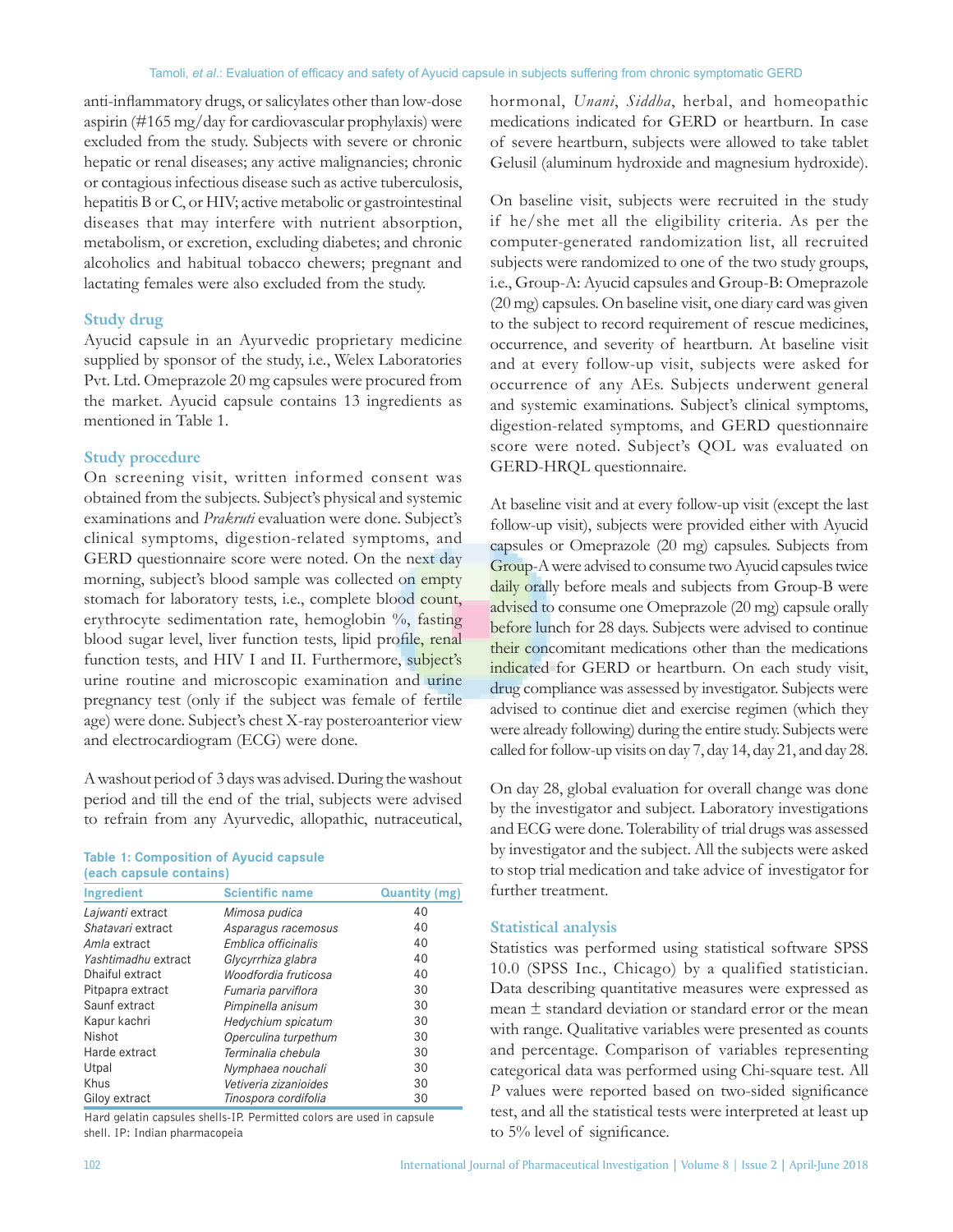# **RESULTS**

A total of 87 subjects were screened. There were 12 screen failures as they did not meet the inclusion/exclusion criteria. Of these subjects, 75 subjects were randomized into two groups. There were 12 dropouts from the study, which were due to reasons other than occurrence of AEs. A total of 63 subjects (33 in Ayucid and 30 in Omeprazole group) were considered as completers.

Of the 33 subjects in Ayucid group, there were 15 males and 18 females. Of the 30 subjects in Omeprazole group, there were 11 males and 19 females. The average age of subjects in the Ayucid group was  $45.70 \pm 9.41$  years while in the Omeprazole group was  $39.73 \pm 9.02$  years.

At the end of the study, complete resolution of heartburn was observed in 14 (42.42%) and 17 (56.66%) of subjects of Ayucid group and Omeprazole group, respectively. The difference between both the groups was statistically insignificant ( $P > 0.05$ ). The details are given in Table 2.

The mean score of severity of heartburn in Ayucid group at baseline visit was  $2.33 \pm 0.54$  which reduced significantly ( $P \le 0.05$ ) to 1.25  $\pm$  0.88, 1.17  $\pm$  0.71, 0.79  $\pm$  0.73, and  $0.58 \pm 0.50$  on day 7, 14, 21, and 28, respectively. The mean score of severity of heartburn in Omeprazole group at baseline visit was  $2.17 \pm 0.59$  which reduced significantly ( $P \le 0.05$ ) to  $0.92 \pm 0.86$ ,  $0.72 \pm 0.68$ ,  $0.52 \pm 0.51$ , and  $0.43 \pm 0.50$  on day 7, 14, 21, and 28, respectively. The difference between both the groups was statistically insignificant  $(P > 0.05)$ .

The mean score of severity of acid regurgitation in Ayucid group at baseline visit was  $1.76 \pm 0.87$  which reduced significantly ( $P \le 0.05$ ) to 1.03  $\pm$  0.86, 0.76  $\pm$  0.74,  $0.62 \pm 0.56$ , and  $0.39 \pm 0.50$  on day 7, 14, 21, and 28, respectively. The mean score of severity of acid regurgitation in Omeprazole group at baseline visit was 1.80  $\pm$  0.80 which reduced significantly ( $P \le 0.05$ ) to  $0.80 \pm 0.76$ ,  $0.56 \pm 0.58$ ,  $0.48 \pm 0.51$ , and  $0.23 \pm 0.43$  on day 7, 14, 21, and 28, respectively. The difference between both the groups was statistically insignificant  $(P > 0.05)$ .

The mean score of severity of dysphagia in Ayucid group at baseline visit was  $0.97 \pm 1.02$ , which reduced

**Table 2: Assessment of resolution of heartburn symptom in two groups**

| <b>Study group</b>     | <b>Visits</b> |               |               |               |
|------------------------|---------------|---------------|---------------|---------------|
|                        | Day 7         | <b>Day 14</b> | <b>Day 21</b> | <b>Day 28</b> |
| Ayucid capsule (%)     | 6(18.18)      | 5(15.15)      | 11(33.33)     | 14 (42.42)    |
| Omeprazole capsule (%) | 9(30)         | 10 (33.33)    | 10(33.33)     | 17(56.66)     |
| P value between groups | >0.05         | >0.05         | >0.05         | >0.05         |
|                        |               |               |               |               |

significantly ( $P \le 0.05$ ) to 0.66  $\pm$  0.90, 0.34  $\pm$  0.67,  $0.24 \pm 0.44$ , and  $0.09 \pm 0.29$  on day 7, 14, 21, and 28, respectively. The mean score of severity of dysphagia in Omeprazole group at baseline visit was  $1.03 \pm 0.85$  which reduced significantly ( $P \le 0.05$ ) to  $0.48 \pm 0.71$ ,  $0.20 \pm 0.41$ ,  $0.10 \pm 0.30$ , and  $0.03 \pm 0.18$  on day 7, 14, 21, and 28, respectively. The difference between both the groups was statistically insignificant  $(P > 0.05)$ .

The mean score of severity of epigastric pain in Ayucid group at baseline visit was  $0.97 \pm 1.02$  which reduced significantly ( $P \le 0.05$ ) to 0.59  $\pm$  0.87, 0.48  $\pm$  0.63,  $0.24 \pm 0.44$ , and  $0.21 \pm 0.42$  on day 7, 14, 21, and 28, respectively. The mean score of severity of epigastric pain in Omeprazole group at baseline visit was  $0.87 \pm 0.82$ which reduced insignificantly ( $P > 0.05$ ) to  $0.80 \pm 0.82$  on day 7 and reduced significantly ( $P \le 0.05$ ) to  $0.20 \pm 0.41$ ,  $0.29 \pm 0.46$ , and  $0.17 \pm 0.38$  on day 14, 21, and 28, respectively. However, the difference between both the groups was statistically insignificant  $(P > 0.05)$ .

The mean score of severity of nausea in Ayucid group at baseline visit was  $1.06 \pm 0.61$  which reduced significantly  $(P \le 0.05)$  to 0.72  $\pm$  0.81, 0.41  $\pm$  0.57, 0.34  $\pm$  0.48, and  $0.36 \pm 0.55$  on day 7, 14, 21, and 28, respectively. The mean score of severity of nausea in Omeprazole group at baseline visit was  $1.07 \pm 0.83$  which reduced significantly ( $P \le 0.05$ ) to  $0.64 \pm 0.86$ ,  $0.28 \pm 0.52$ ,  $0.14 \pm 0.36$ , and  $0.13 \pm 0.35$  on day 7, 14, 21, and 28, respectively. The difference between both the groups was statistically insignificant  $(P > 0.05)$ .

The mean appetite score in Ayucid group at baseline visit was 5.12  $\pm$  1.34 which improved significantly ( $P \le 0.05$ ) to  $5.50 \pm 1.18$ ,  $6.57 \pm 1.32$ ,  $7 \pm 1.52$ , and  $7.20 \pm 1.55$  on day 7, 14, 21, and 28, respectively. The mean appetite score in Omeprazole group at baseline visit was  $4.73 \pm 1.39$ which improved significantly ( $P \le 0.05$ ) to 5.72  $\pm$  1.54, 6.06  $\pm$  1.54, 6.93  $\pm$  2.14, and 7.75  $\pm$  2.27on day 7, 14, 21, and 28, respectively. The difference between both the groups was statistically insignificant  $(P > 0.05)$ .

The mean total GERD-HRQOL score in Ayucid group was  $26.48 \pm 16.60$  which reduced significantly to  $10.93 \pm 11.29$ and  $5 \pm 5.26$  on day 14 and 28, respectively. The mean total GERD-HRQOL score at baseline visit in Omeprazole group was found to be  $27.10 \pm 18.44$  which reduced to  $8.84 \pm 11.19$  and  $4.18 \pm 4.35$  on day 14 and 28, respectively. The details are given in Table 3.

Significant improvement in other digestion-related symptoms such as bloating of stomach, constipation, and gaseous distension was observed in both the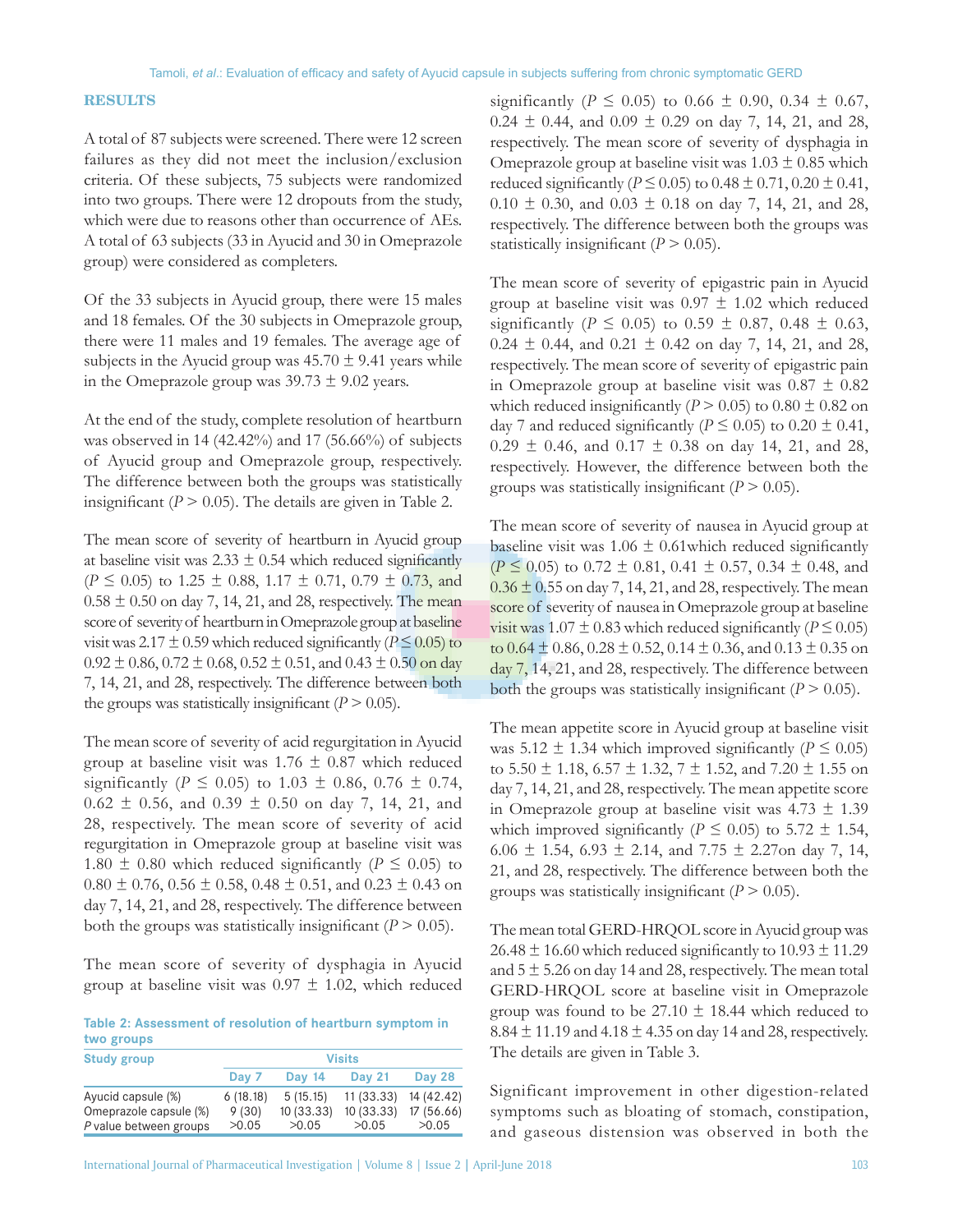groups. If compared between the groups, the difference was statistically insignificant. The details are given in Table 4.

At the end of the study, as per the global assessment for overall change done by the physician and subject, 29 (87.88%) and 22 (73.33%) subjects showed very much-to-much improvement in Ayucid capsule group and Omeprazole capsule group, respectively. Two (6.45%) and 5 (18.52%) subjects reported minimal improvement in Ayucid group and Omeprazole capsule group, respectively.

No significant change in any of the laboratory parameters was observed at the end of the study. There was no significant change in any of the vital parameters which was observed at the end of the study.

A total of 39 AEs (26 in Ayucid and 13 in Omeprazole group) were reported. Among 26 AEs of Ayucid group, 20 AEs were not related to the study drug, while six AEs were possibly related to the study drug. Among 13 AEs of Omeprazole group, 11 AEs were reported as unrelated to the study drug, while one AE each was reported as possible and probably related to the study drug. No treatment or procedure or interruption of study drug was required in both groups to resolve these episodes.

## **Table 3: Assessment of gastroesophageal reflux disease health‑related quality of life score (mean±standard deviation)**

| <b>Study group</b>          | Symptom* | <b>Study visit</b> |                   |                 |  |
|-----------------------------|----------|--------------------|-------------------|-----------------|--|
|                             |          | <b>Baseline</b>    | <b>Day 14</b>     | Day 28          |  |
|                             |          |                    | $(P \le 0.05)$    | $(P \le 0.05)$  |  |
| Ayucid capsule              | TН       | 10.58±7.38         | $4.24 + 4.85$     | $1.87 \pm 2.67$ |  |
|                             | TR       | $10.58 + 7.38$     | $4.24 + 4.85$     | $1.87 \pm 2.67$ |  |
|                             | TG       | $26.48 \pm 16.60$  | $10.93 \pm 11.29$ | $5 + 5.26$      |  |
| Omeprazole                  | TН       | 11.47±7.93         | $3.60{\pm}4.98$   | $1.79 + 2.35$   |  |
| capsule                     | TR       | 11.47±7.93         | $3.60{\pm}4.98$   | $1.79 \pm 2.35$ |  |
|                             | TG       | $27.10 \pm 18.44$  | $8.84 \pm 11.19$  | $4.18 + 4.35$   |  |
| P value between both groups |          |                    | >0.05             | >0.05           |  |

Symptoms=TH: Total heartburn, TR: Total regurgitation,

GERD: Gastroesophageal reflux disease, HRQOL: Health-related quality of life, TG: Total GERD‑HRQOL score

|  | Table 4: Assessment of other digestion-related symptoms |  |
|--|---------------------------------------------------------|--|
|--|---------------------------------------------------------|--|

| <b>Study group</b>          | Symptom* | <b>Study visit</b> |                |                |  |
|-----------------------------|----------|--------------------|----------------|----------------|--|
|                             |          | <b>Baseline</b>    | <b>Day 14</b>  | <b>Day 28</b>  |  |
|                             |          |                    | $(P \le 0.05)$ | $(P \le 0.05)$ |  |
| Ayucid                      | В        | 21 (63.63)         | 13 (39.39)     | 12 (36.36)     |  |
| capsule (%)                 | С        | 18 (54.54)         | 9(27.27)       | 8(24.24)       |  |
|                             | G        | 29 (87.87)         | 19 (57.57)     | 15(45.45)      |  |
| Omeprazole                  | B        | 17(56.66)          | 13 (43.33)     | 9(30)          |  |
| capsule (%)                 | С        | 15(50)             | 7(23.33)       | 7(23.33)       |  |
|                             | G        | 25 (83.33)         | 12(40)         | 10 (33.33)     |  |
| P value between both groups |          |                    | >0.05          | >0.05          |  |

\*Symptoms=B: Bloating of stomach, C: Constipation, G: Gaseous distension

#### **DISCUSSION**

In the present clinical study, 63.33% patients had *Pitta‑Vata* and *Vata‑Pitta Prakruti*. This is in line with the Ayurvedic principles that *Pitta*-predominant persons usually suffer from *Pitta Dosha*-related disorders. Twenty eight-day treatment with Ayucid capsule showed complete resolution of heartburn in 42.42% patients, while 56.66% patients showed complete resolution of heart \burn in Omeprazole group. However, the difference between the groups was statistically insignificant. Severity of heartburn was also reduced significantly in both the groups, and the difference between the groups was statistically insignificant. These results indicate therapeutic effect of "Ayucid capsule" in resolving heartburn effectively in patients with GERD.

The mean severity scores of acid regurgitation, dysphasia, and nausea reduced significantly in both the groups; and the difference between the groups was statistically insignificant. Ayucid capsule was as effective as Omeprazole in relieving symptoms of GERD.

Symptoms such as epigastric pain and appetite were relieved significantly in both the groups. When compared between the groups, the difference was statistically insignificant. It was observed that only one subject in Ayucid capsule group required the use of rescue medication only once during the study period.

In both the study groups, significant reduction in all the three subscores of GERD-HRQL was observed at the end of the study, and the difference between the groups was statistically insignificant.

Significant improvement in digestion-related symptoms such as bloating of stomach, constipation, and gaseous distension was observed in both the groups. The difference between the groups was statistically insignificant. Majority of the patients of both the groups reported improvement as per the assessment of overall change by the physician and by the patient.

Ayucid capsule is a combination of 13 standardized herbal extracts. These ingredients have been individually tested and found to have *Pitta Shamaka* (pacifying) property. These ingredients help neutralize excess acidity, reduce inflammation, and prevent heartburn and heal ulcers.[10-14] The ingredients also help in relieving flatulence, nausea, and vomiting. It was observed from the results of the present clinical study that the synergistic effect of the standardized herbal extracts in the formulation contributed